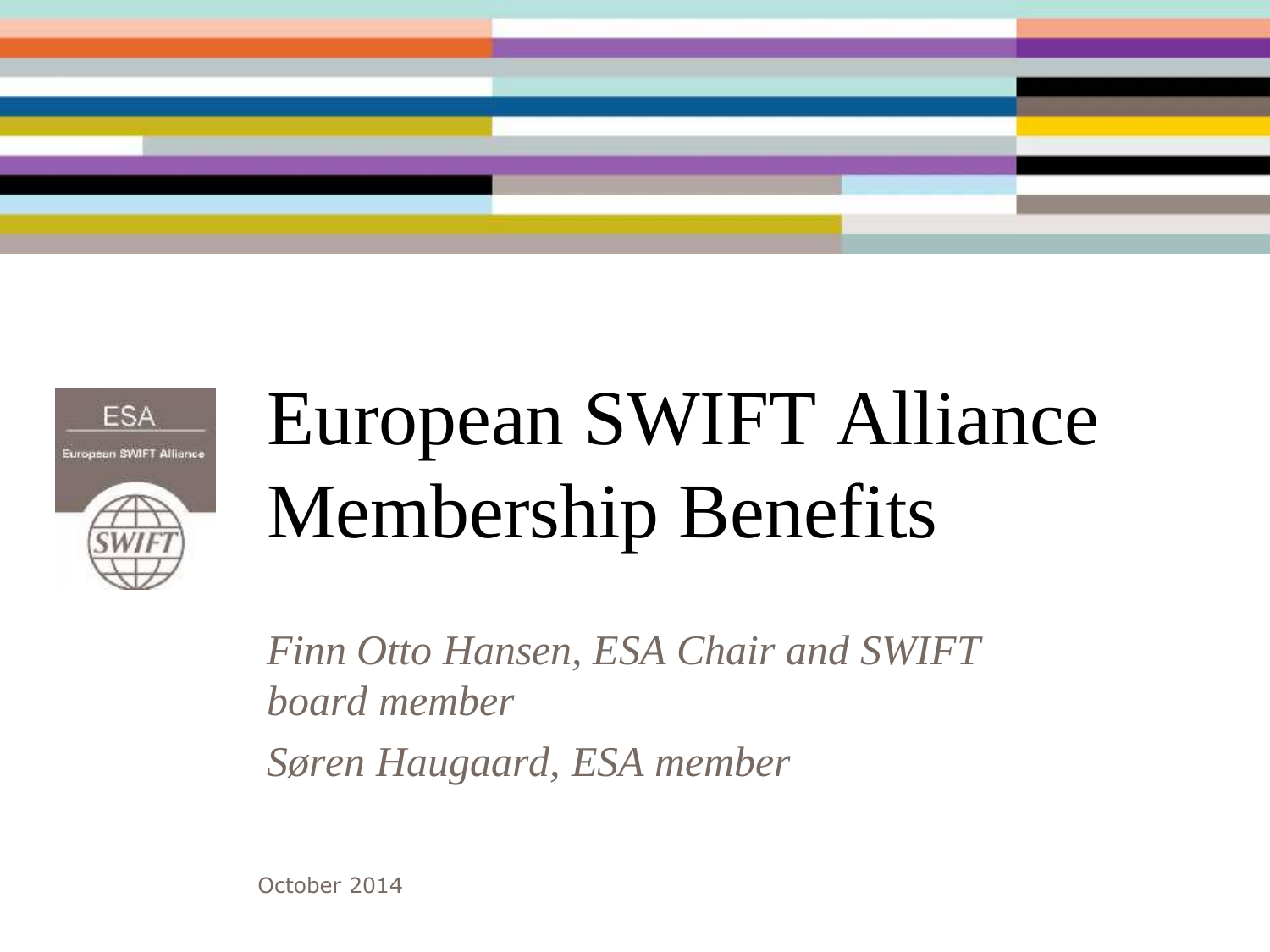#### European SWIFT Alliance (ESA) was founded in 2001



*The following countries are by 2012 members of ESA:*

*Andorra, Austria, Bulgaria, Croatia, Cyprus, Denmark, Estonia, Finland, Greece, Hungary, Iceland, Ireland, Israel, Italy, Latvia, Lithuania, Luxembourg, Malta, the Netherlands, Norway, Poland, Portugal, Romania, Russia, Serbia, South Africa, Slovenia, Sweden, Turkey, United Kingdom.*

*ESA was founded in 2001 and is the only big group of countries within the SWIFT community that is still in existence after such a period of time*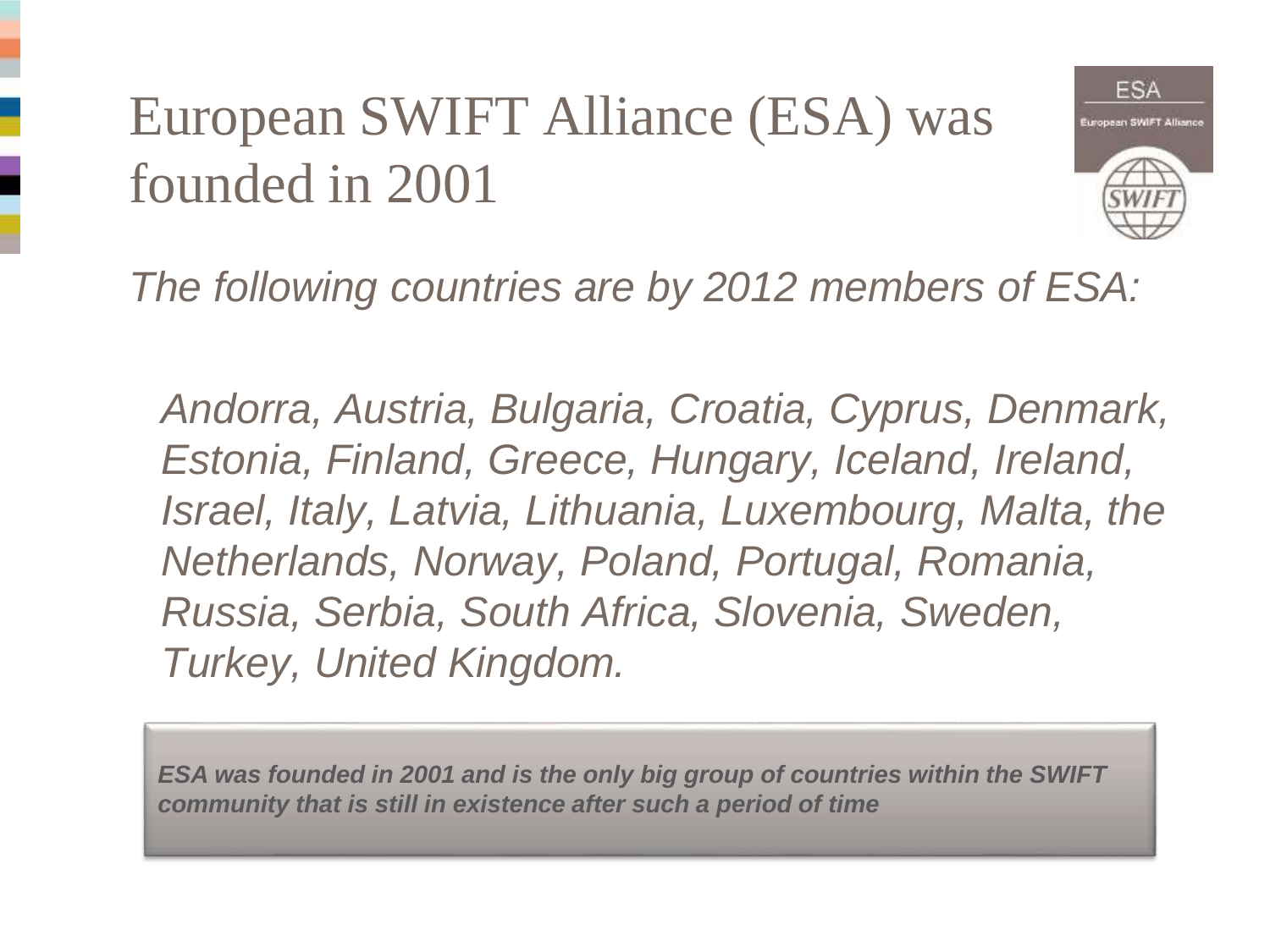## Why join European SWIFT Alliance



- We have established good cooperation with the members of the group, it is an excellent meeting place for networking
- We have good attention by SWIFT executives and employees, as they attend all meetings
- It is the only group which has regular meetings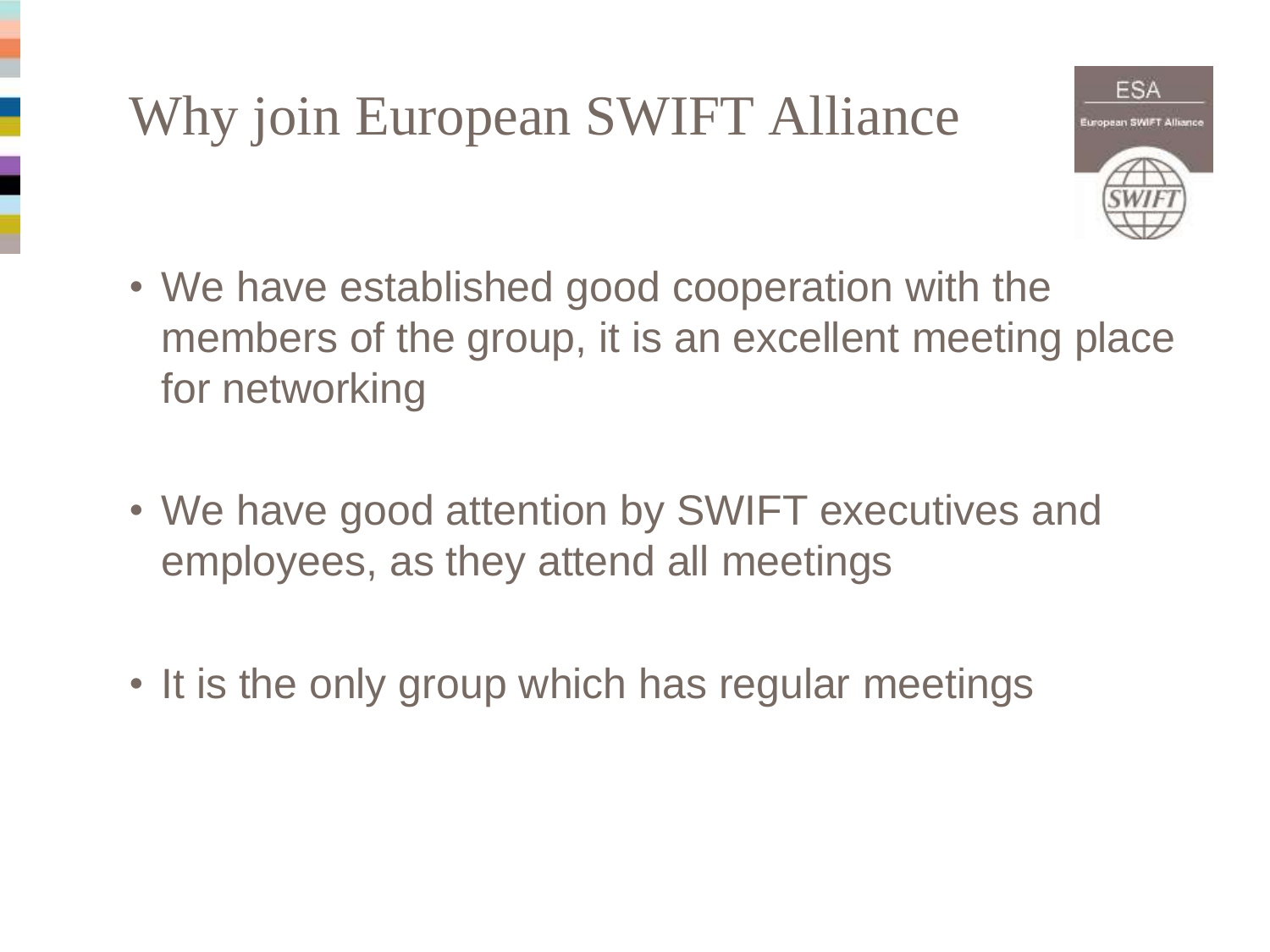## Why join European SWIFT Alliance



- The discussions at our meetings are good, and through the discussions, and our board representation, we do have an influence on SWIFT
- By having well structured meetings and active participation in the discussions, we can increase the influence of our members on developments and ongoing issues within SWIFT - strength through unity
- ESA is primarily an organization for smaller and medium sized SWIFT countries in the EMEA region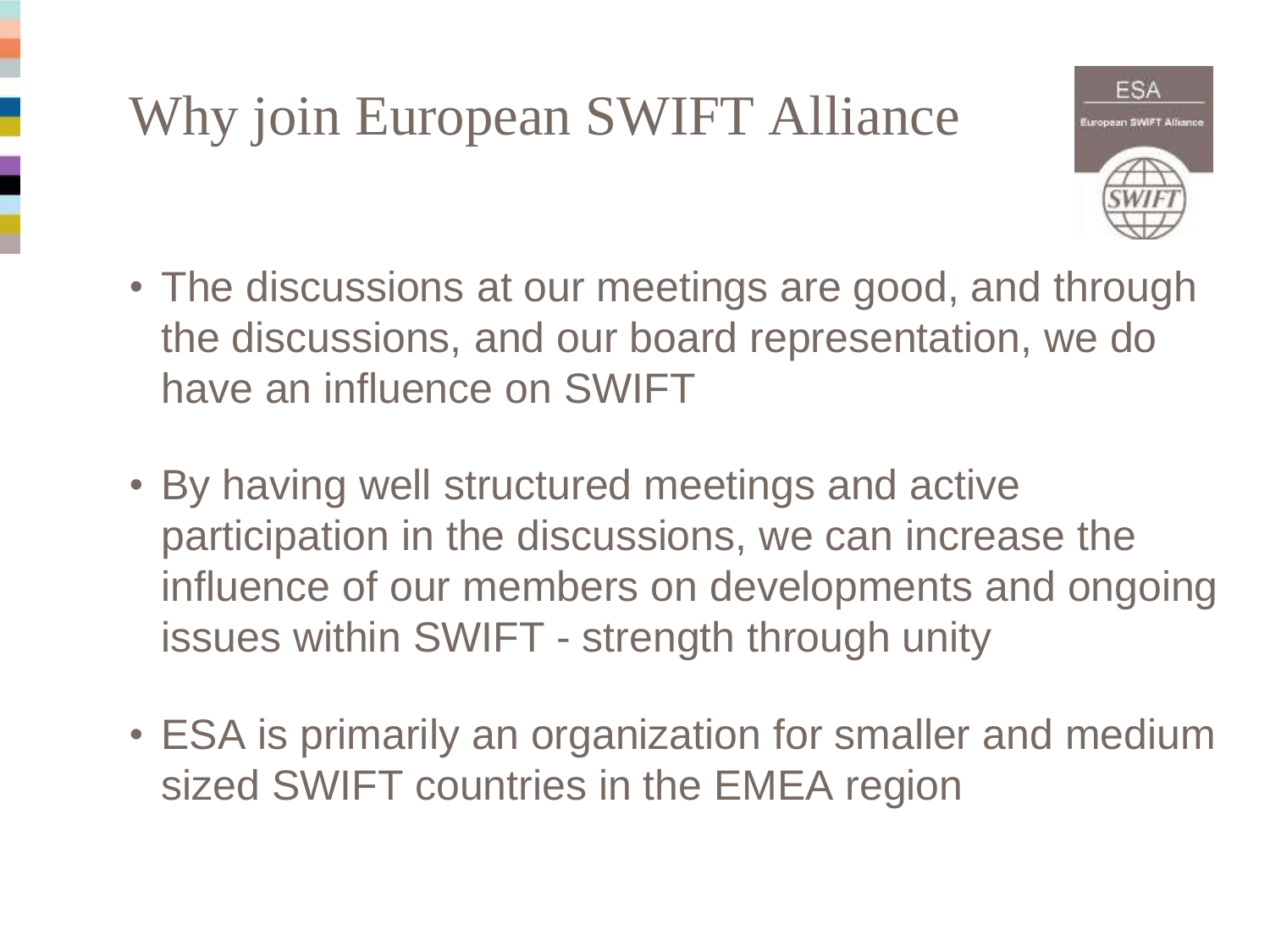#### ESA Value Proposition



- Influence
- Board representation
- Network
- Structured organisation of ESA
- Attract SWIFT attention
- SWIFT specialists available
- Special working groups
- Commitment of people present
- Continuation of participation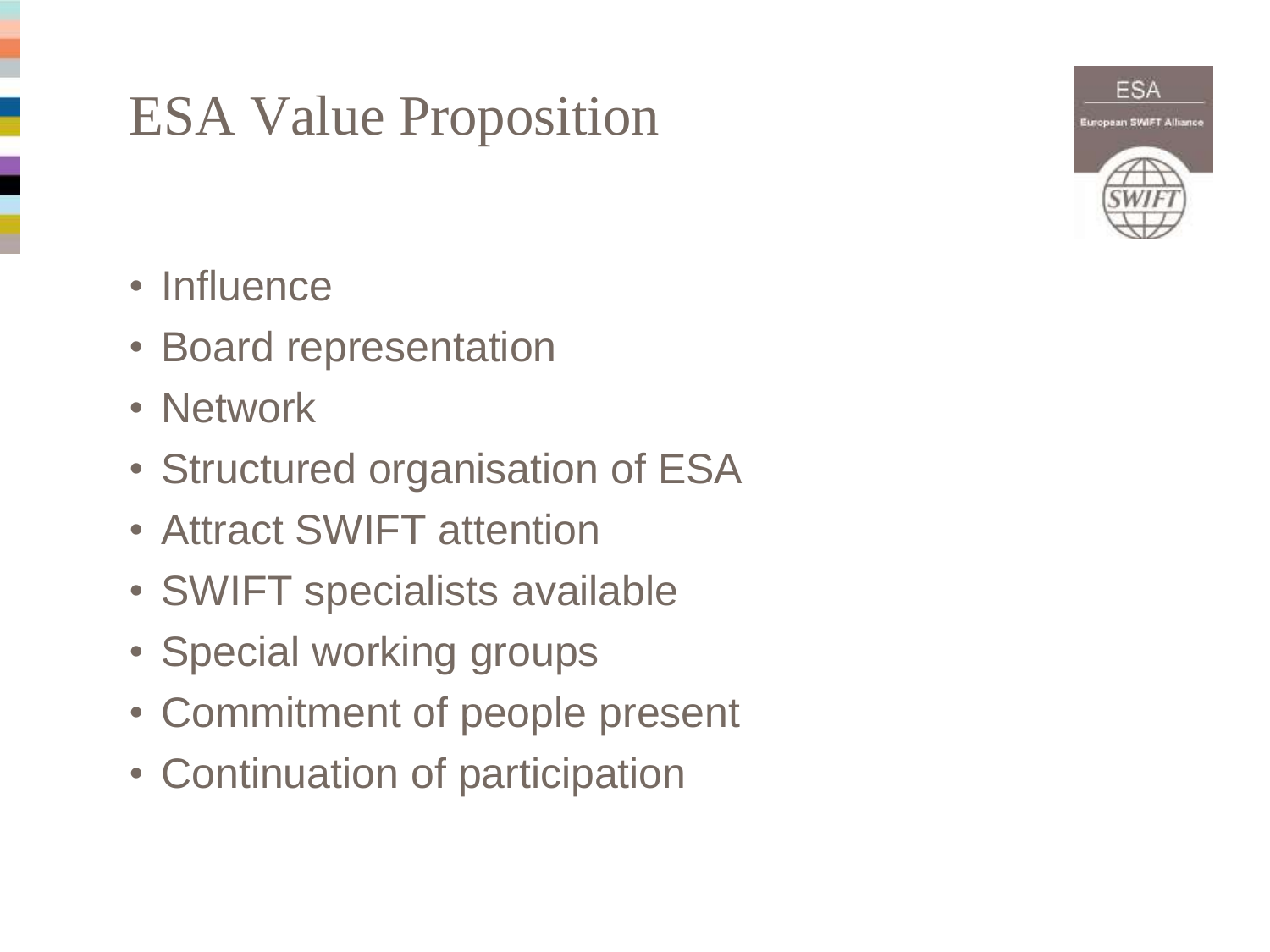#### ESA Value Proposition



- Interaction with infrastructure and policy makers
- Broaden agenda proactively
- SWIFT utilizes ESA competencies
- Work better with other players to increase influence
- Use network to encourage participation
- Make ESA more visible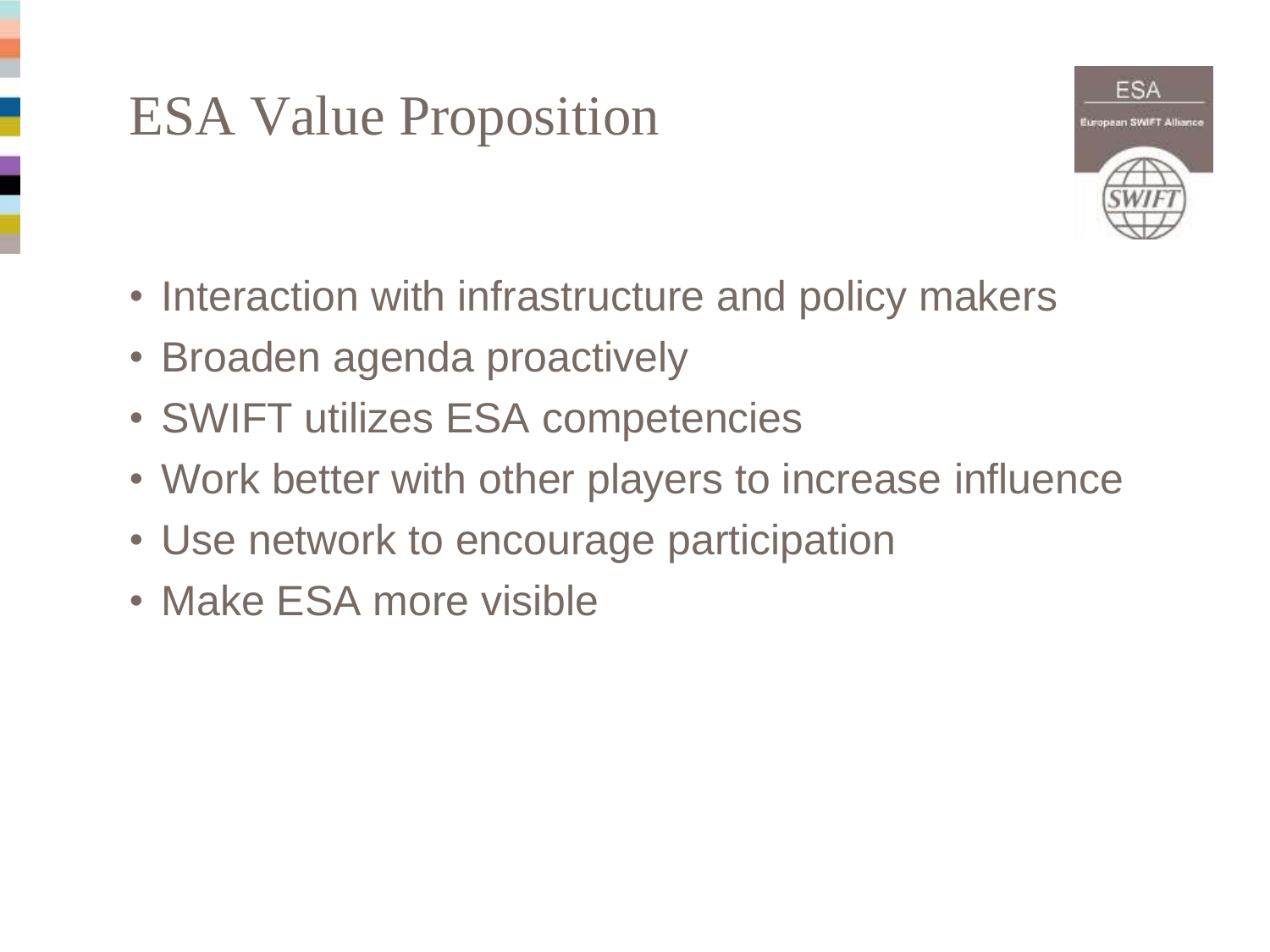The positioning statements for ESA



- We are comprised of experts whose decisions influence industry initiatives which are then shared with members of SWIFT.
- We are considered a community who have a respected view on SWIFT and industry initiatives and foster the spirit of cooperation and networking.
- We are recognized as an established expert group to ensure influence at SWIFT and industry level.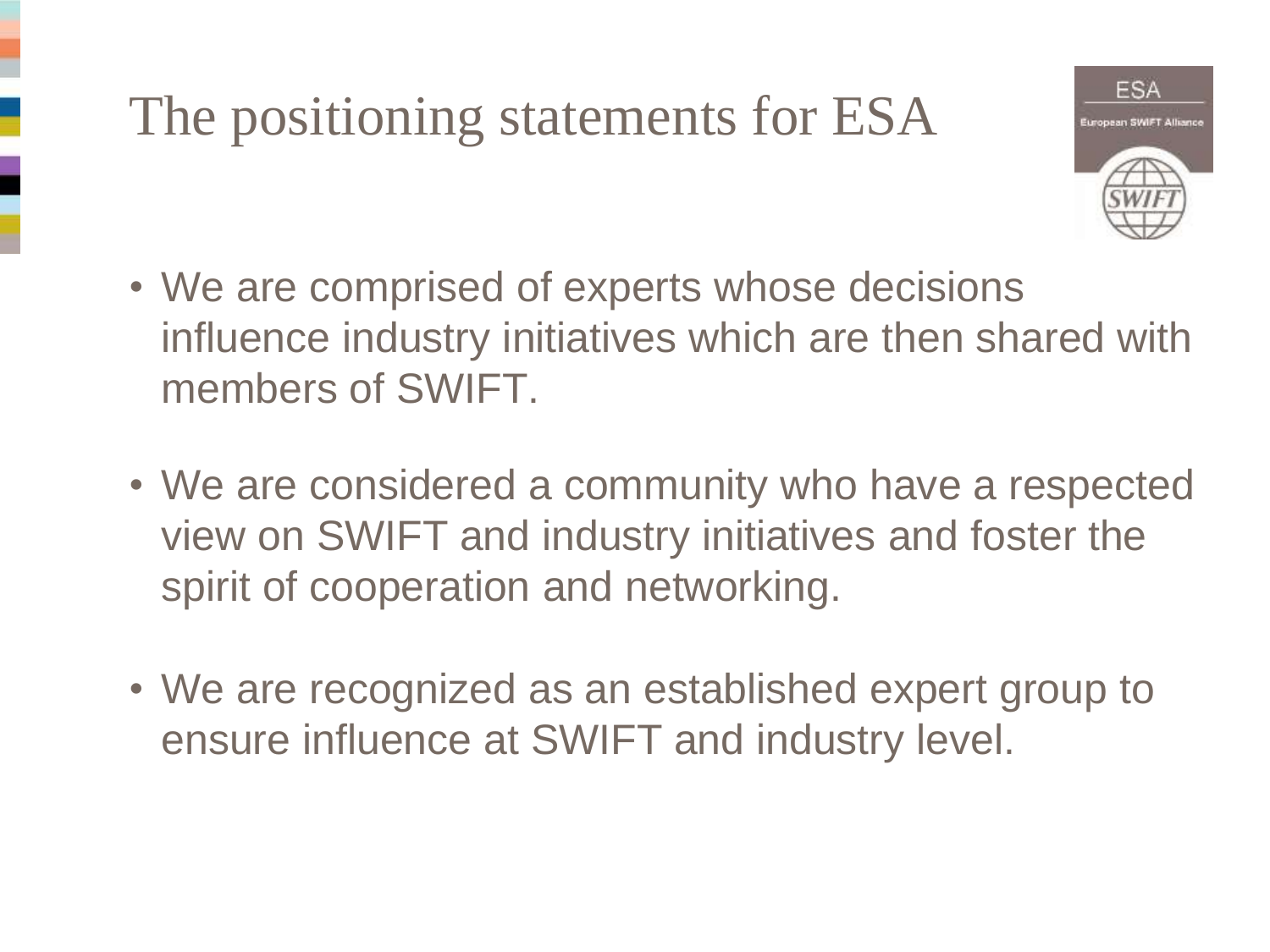

## Together we have 9 seats at the Board

- Mark Buitenhek NL
- John Ellington UK
- Göran Fors SE
- Mark Gem LU
- Rob Green- ESA Country Combination
- Finn Otto Hansen ESA Country Combination
- Marcel Jongmans NL
- Marcus Treacher– UK
- Claudio Camozzo ITA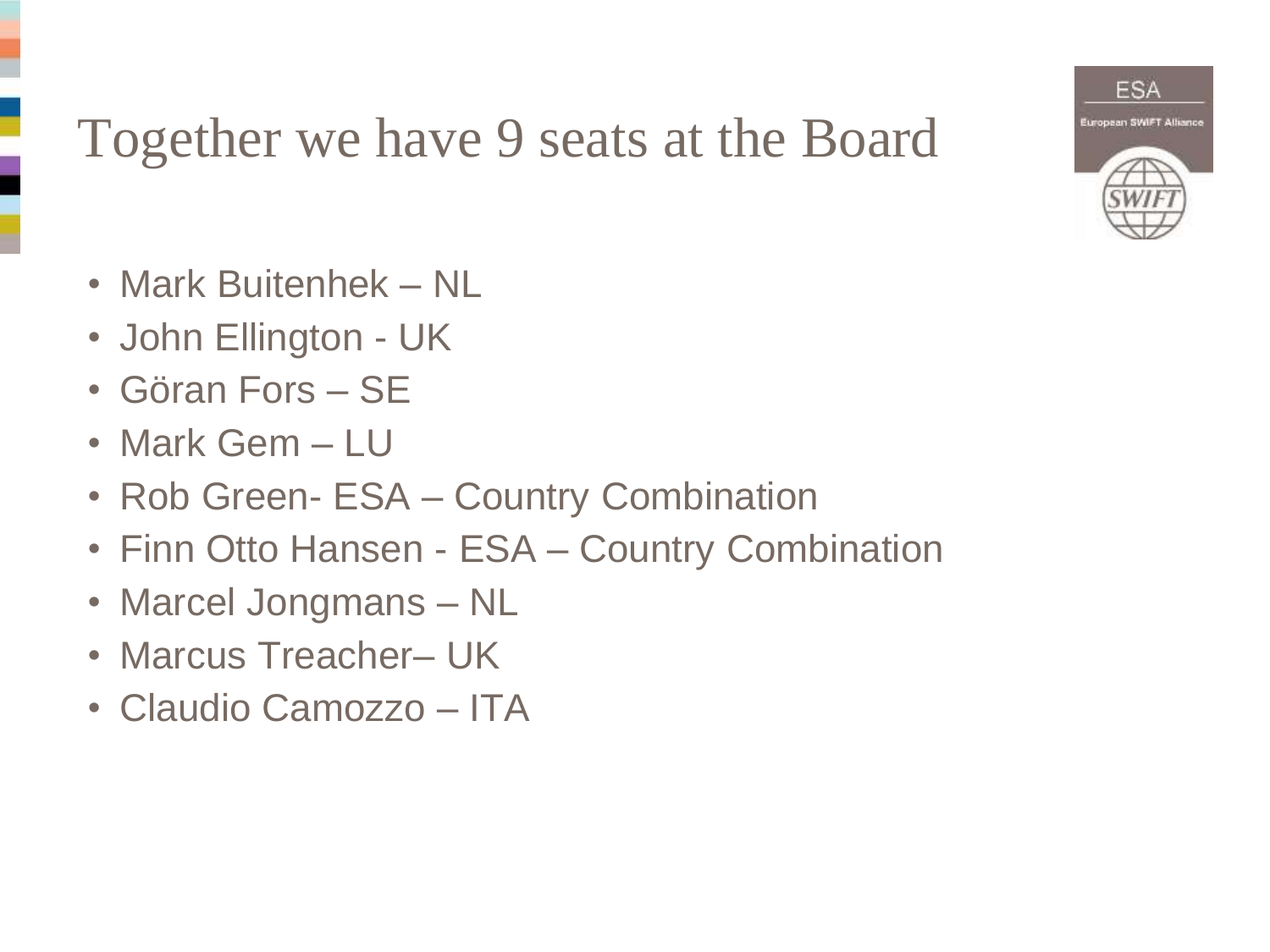

**ESA** European SWIFT Alliance

(\*) Plenary representing 30 countries with the possible support of another 20+

ESA Organization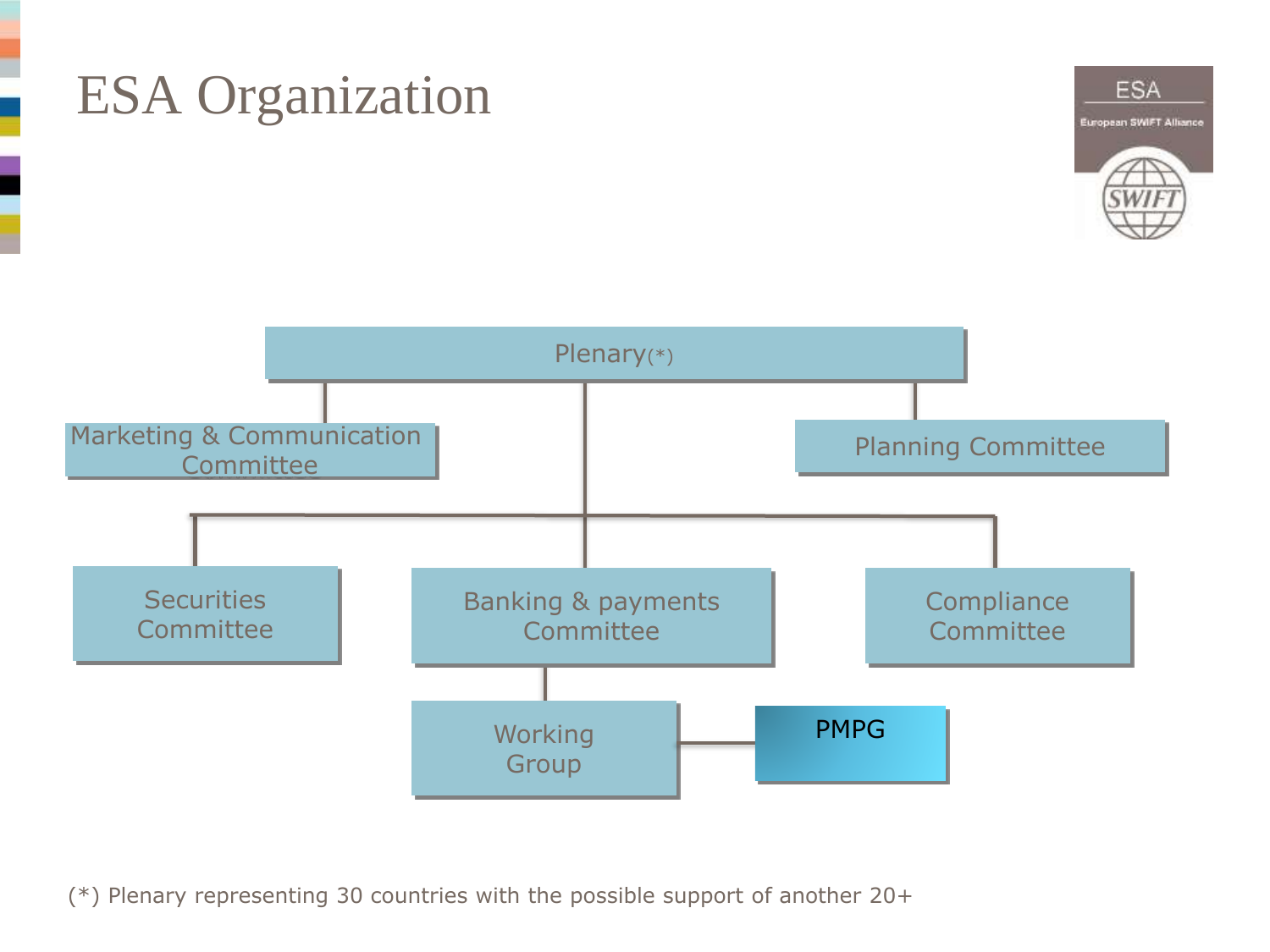#### How ESA works?

- Plenary Meetings around 40 participants
	- Planning Committee
- Working Comitees
	- Payments Commitee
		- Banking & Payments Working Group
	- Securities Commitee
	- Compliance Committee
	- Marketing and Communication Committee
- Meeting SWIFT excutives and specialists

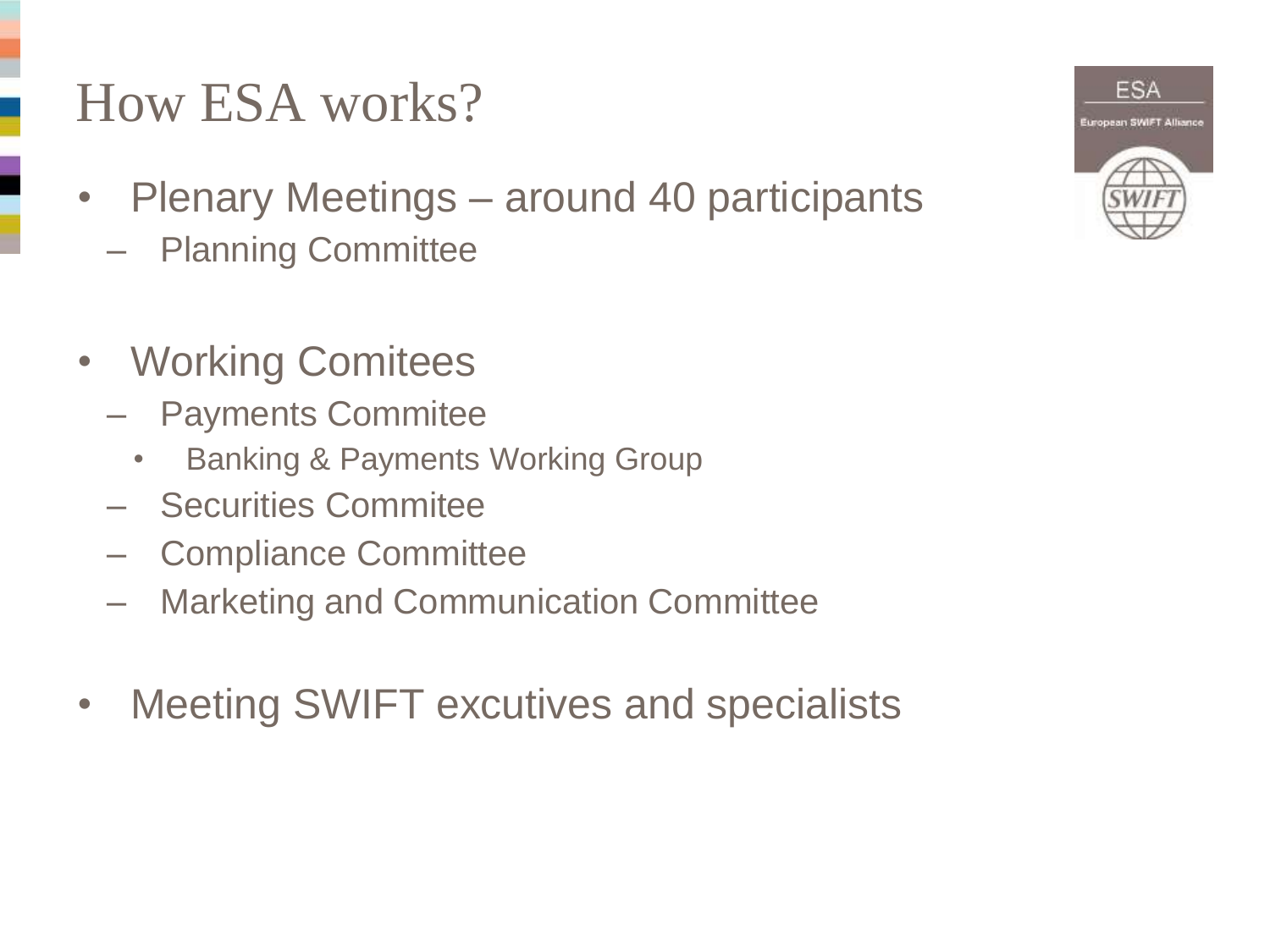### ESA – the purpose in brief



- *The purpose of ESA* is to address *two primary objectives:*
	- To achieve a *strategic intent of collectively influencing the direction of SWIFT* through a single voice as a result of the representation of its members
	- To use the meetings and processes to foster a *spirit of cooperation* in the development of views, discussion, direction of SWIFT business and information sharing.
- ESA is a forum for :
	- better information sharing,
	- exchanging views to influence decision making,
	- defining products and processes for joint adoption amongst its members and
	- assisting SWIFT in defining its strategy for the future